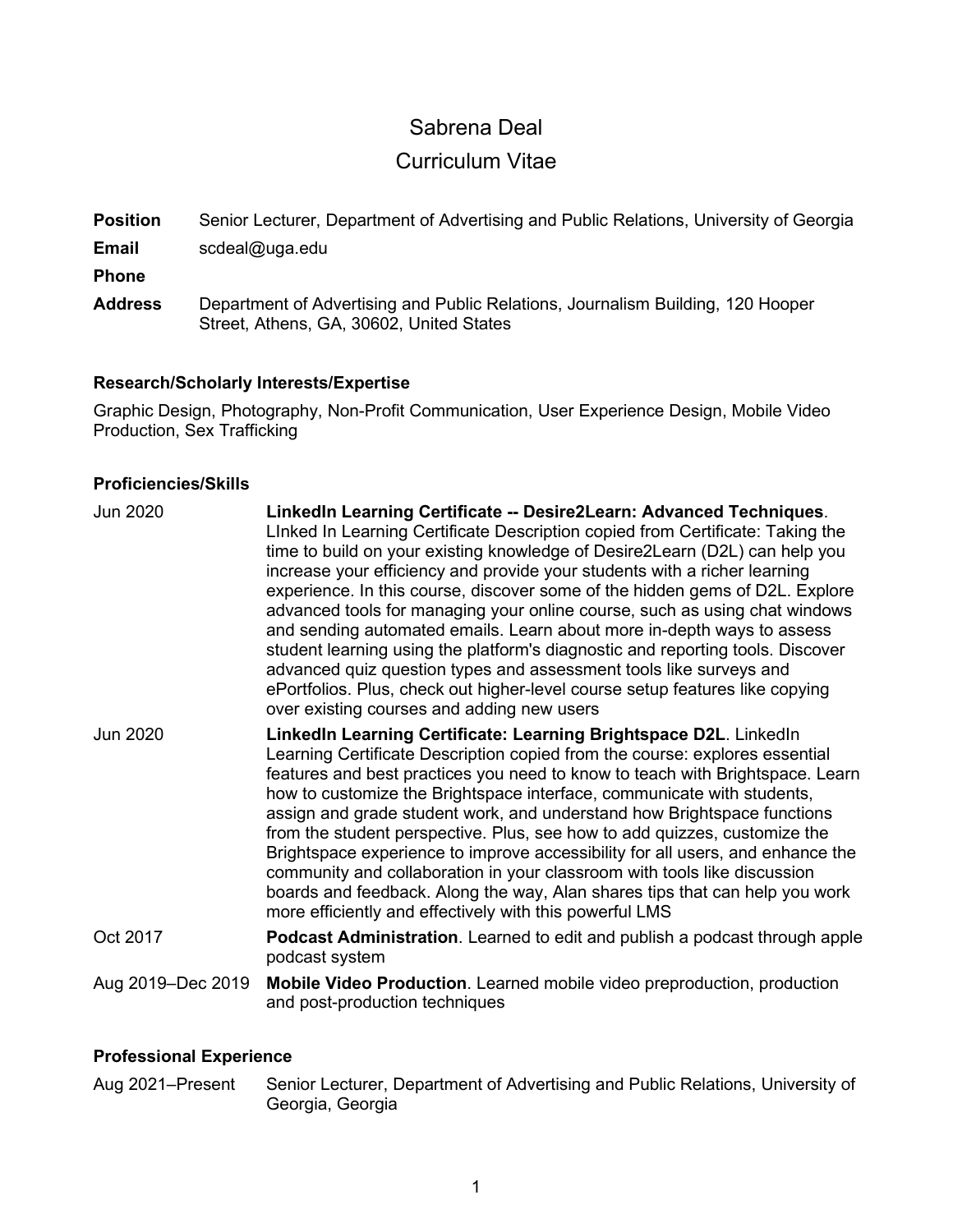| Aug 2015–Aug 2021 Lecturer, Department of Advertising and Public Relations, University of |
|-------------------------------------------------------------------------------------------|
| Georgia, Georgia                                                                          |

# **Education/Degrees**

| 2015 | Master of Fine Arts, Graphic Design, Academy of Art University, CA, United<br><b>States</b>        |
|------|----------------------------------------------------------------------------------------------------|
| 2009 | Master of Arts, Mass Communication/ Media Studies, Liberty University, VA,<br><b>United States</b> |
| 2006 | Bachelor of Science, Communication, General, Liberty University, VA, United<br><b>States</b>       |

# **Exhibited Art**

*Group Exhibitions*

*International*

| Oct 2014- | Joshua Wilton House, Colors of Humanity Gallery, 199 Leader Road, Everett, |
|-----------|----------------------------------------------------------------------------|
| Nov 2015  | PA. 15537                                                                  |
| Jun 2013- | UnInhibited Smart Device Show, Brooklyn Waterfront Artists Coalition, 481  |
| Jul 2013  | Van Brunt St., Door 7A, Red Hook, Brooklyn, United States                  |

# **Theatre/Media (Other)**

# *Exhibited Art (Other)*

*International*

| Mar 2019 | Tunes & Spoons Logo Redesign, Designed Visual art (Under contract) |
|----------|--------------------------------------------------------------------|
|          | Logo redesign and brand relaunch                                   |

# **Courses Taught**

| Spring 2022      | Brand Storytelling (ADPR 3110)                          |
|------------------|---------------------------------------------------------|
|                  | Brand Storytelling (ADPR 3110)                          |
|                  | Foundations of Graphic Communication (ADPR 3515)        |
|                  | Graphic Communications (ADPR 3520E)                     |
| <b>Fall 2021</b> | Foundations of Graphic Communication (ADPR 3515)        |
|                  | Graphic Communications (ADPR 3520E)                     |
|                  | Integrated ADPR Campaigns (ADPR 5741)                   |
|                  | Seminar in Advertising and Public Relations (ADPR 5990) |
| Summer 2021      | Graphic Communications (ADPR 3520E)                     |
|                  | Seminar in Advertising and Public Relations (ADPR 5990) |
|                  | Seminar in Advertising and Public Relations (ADPR 7990) |
| Spring 2021      | Brand Storytelling (ADPR 3110E)                         |
|                  | Brand Storytelling (ADPR 3110E)                         |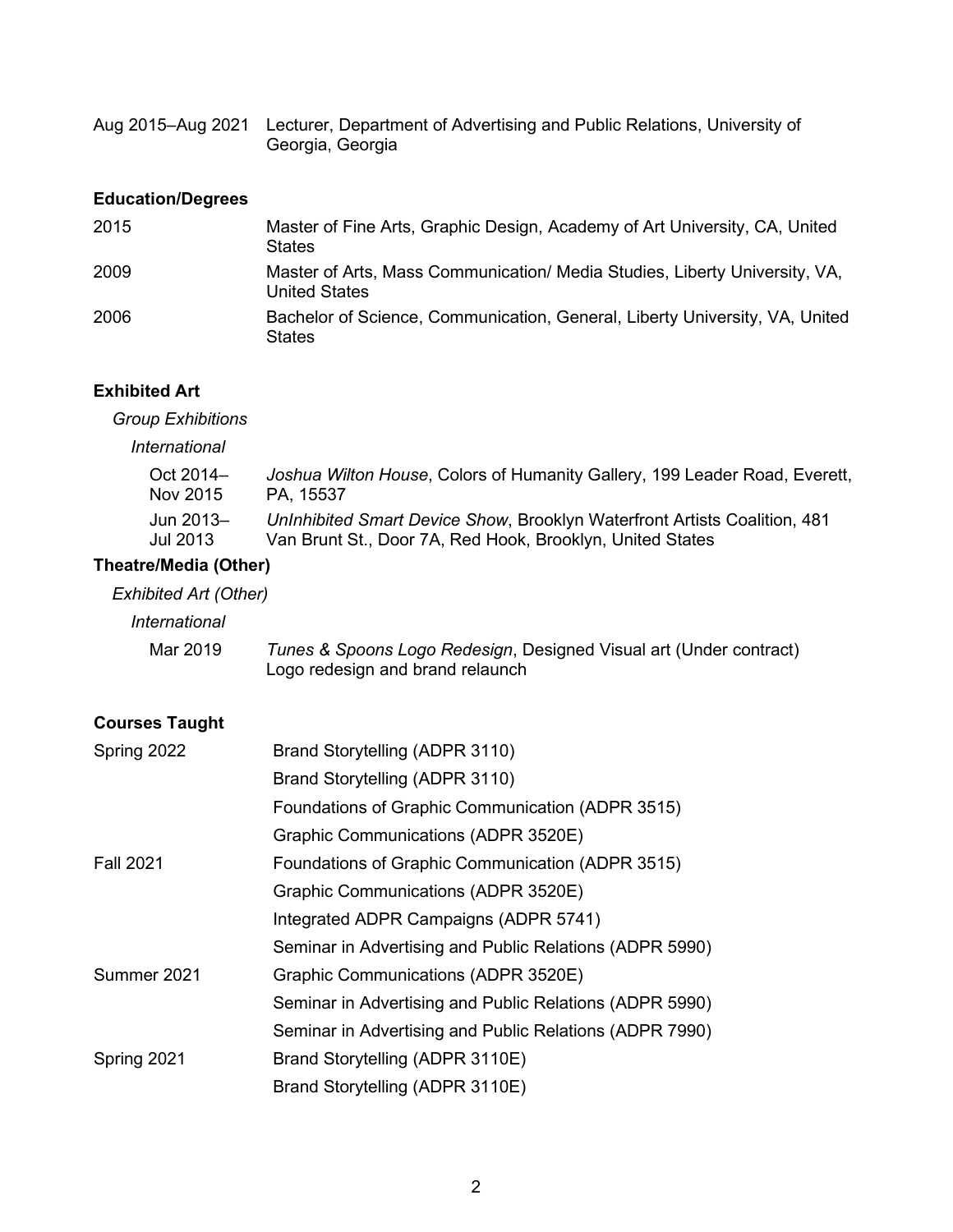|                  | Foundations of Graphic Communication (ADPR 3515)         |
|------------------|----------------------------------------------------------|
|                  | Graphic Communications (ADPR 3520E)                      |
| <b>Fall 2020</b> | Foundations of Graphic Communication (ADPR 3515)         |
|                  | Graphic Communications (ADPR 3520E)                      |
|                  | Graphic Communications (ADPR 3520E)                      |
|                  | Seminar in Advertising and Public Relations (ADPR 5990)  |
| Summer 2020      | Graphic Communications (ADPR 3520E)                      |
|                  | Graphic Communications (ADPR 3520E)                      |
| Spring 2020      | Brand Storytelling (ADPR 3110)                           |
|                  | Brand Storytelling (ADPR 3110)                           |
|                  | Foundations of Graphic Communication (ADPR 3515)         |
|                  | Graphic Communications (ADPR 3520E)                      |
| <b>Fall 2019</b> | Foundations of Graphic Communication (ADPR 3515)         |
|                  | Graphic Communications (ADPR 3520E)                      |
|                  | Graphic Communications (ADPR 3520E)                      |
|                  | Seminar in Advertising and Public Relations (ADPR 5990)  |
| Summer 2019      | Graphic Communications (ADPR 3520E)                      |
|                  | Advertising and Public Relations Field Study (ADPR 5991) |
|                  | Advertising and Public Relations Field Study (ADPR 7991) |
| Spring 2019      | Brand Storytelling (ADPR 3110)                           |
|                  | Brand Storytelling (ADPR 3110)                           |
|                  | Foundations of Graphic Communication (ADPR 3515)         |
|                  | Graphic Communications (ADPR 3520E)                      |
| <b>Fall 2018</b> | Foundations of Graphic Communication (ADPR 3515)         |
|                  | Graphic Communications (ADPR 3520E)                      |
|                  | Graphic Communications (ADPR 3520E)                      |
|                  | Graphic Communications (ADPR 3520E)                      |
| Summer 2018      | Advertising and Public Relations Field Study (ADPR 5991) |
|                  | Advertising and Public Relations Field Study (ADPR 7991) |
|                  | Graphic Communications (ADPR 3520E)                      |
| Spring 2018      | Advertising Message Strategy (ADPR 3110)                 |
|                  | Advertising Message Strategy (ADPR 3110)                 |
|                  | Graphic Communications (ADPR 3520E)                      |
|                  | Graphic Communications (ADPR 3520E)                      |
| <b>Fall 2017</b> | Advertising Message Strategy (ADPR 3110)                 |
|                  | Advertising Message Strategy (ADPR 3110)                 |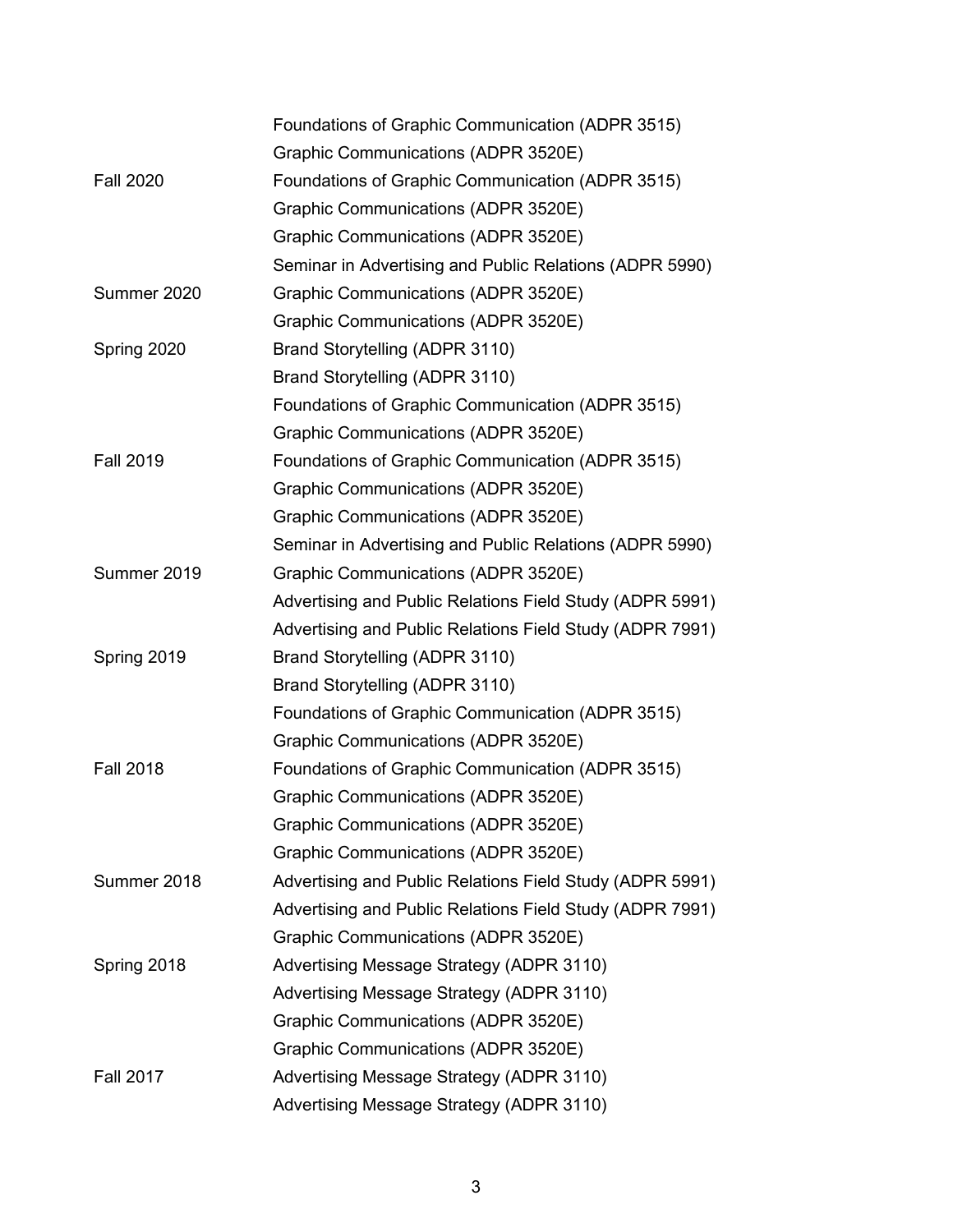|                  | Graphic Communications (ADPR 3520E)                      |
|------------------|----------------------------------------------------------|
|                  | Graphic Communications (ADPR 3520E)                      |
| Summer 2017      | Advertising and Public Relations Field Study (ADPR 5991) |
|                  | Advertising and Public Relations Field Study (ADPR 7991) |
|                  | Graphic Communications (ADPR 3520E)                      |
| Spring 2017      | Advertising Message Strategy (ADPR 3110E)                |
|                  | Advertising Message Strategy (ADPR 3110E)                |
|                  | Graphic Communications (ADPR 3520E)                      |
|                  | Graphic Communications (ADPR 3520E)                      |
| <b>Fall 2016</b> | Advertising Message Strategy (ADPR 3110)                 |
|                  | Advertising Message Strategy (ADPR 3110)                 |
|                  | Graphic Communications (ADPR 3520)                       |
|                  | Graphic Communications (ADPR 3520)                       |
| Summer 2016      | Advertising and Public Relations Field Study (ADPR 5991) |
|                  | Graphic Communications (ADPR 3520E)                      |
| Spring 2016      | Advertising Message Strategy (ADPR 3110)                 |
|                  | Advertising Message Strategy (ADPR 3110)                 |
|                  | Graphic Communications (ADPR 3520)                       |
|                  | Graphic Communications (ADPR 3520)                       |
|                  | Honors Capstone Internship (HONS 4800H)                  |
| <b>Fall 2015</b> | Advertising Message Strategy (ADPR 3110)                 |
|                  | Advertising Message Strategy (ADPR 3110)                 |
|                  | Graphic Comm (ADPR 3520)                                 |
|                  | Graphic Comm (ADPR 3520)                                 |

# **Professional Service**

# Administrative effort

*Coordinator (e.g., graduate, undergraduate, academic program): Budget management*

**Digital Media Equipment Proposal**, *09 Sep 2019–30 Apr 2019* Advertising and Public Relations, Clarke County (University) Annual time commitment (hrs): 25.0 Worked with Sabrena Deal to construct and submit a \$35,000 Digital Media Equipment Proposal to support two new classes: Mobile Video and Social Media Content and Production

**Consulting** 

*International*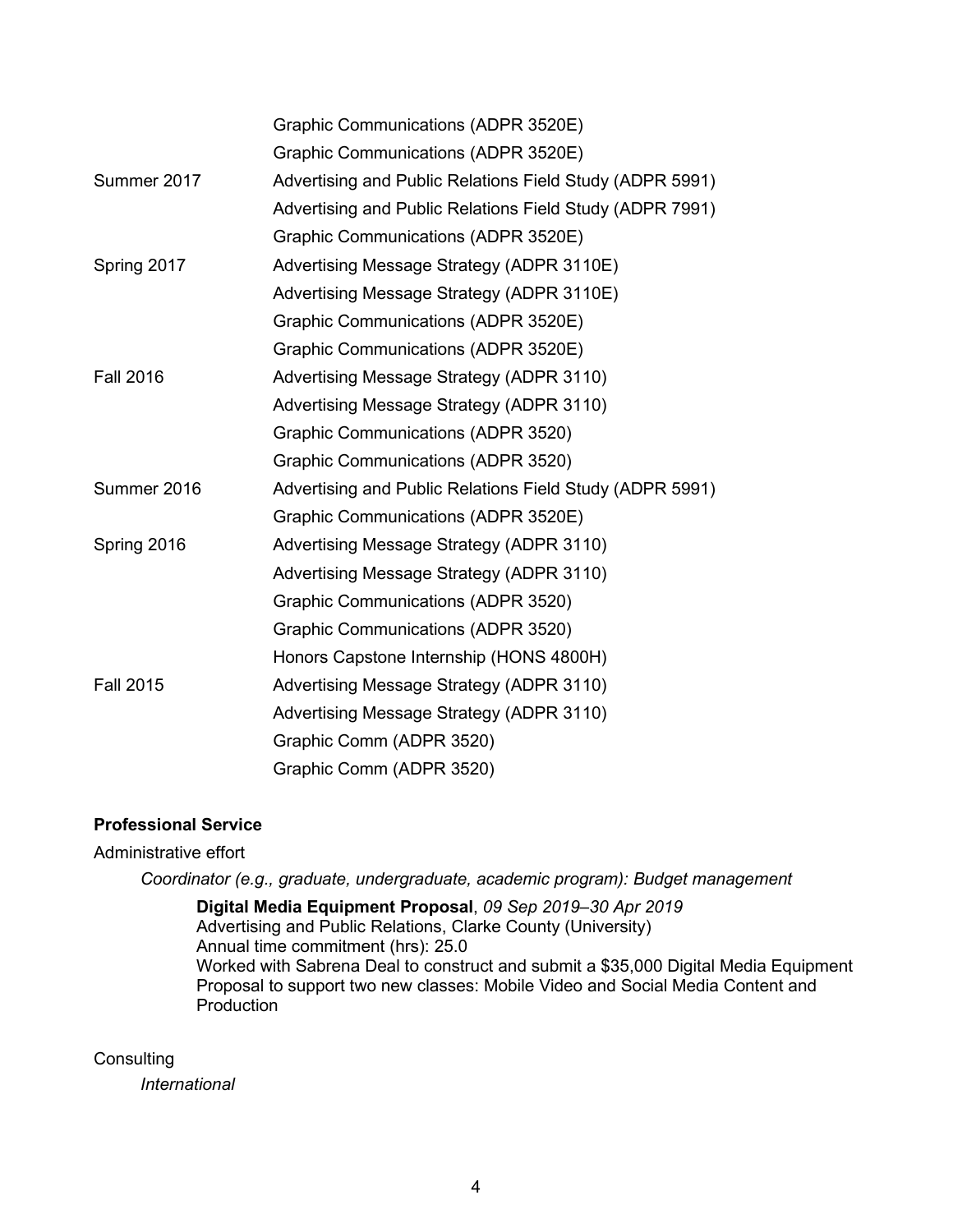# **Good Shepherd Church Rebranding**, *21 Jan 2021–21 Oct 2021*

(Religious)

Client type: Non-profits

Annual time commitment (hrs): 40.0

I worked with Good Shepherd Church to help them define their goals, identify their purpose and describe their audiences. I ran a focus group to collect data about current communication efforts and outlined a multistep improvement program based on the effort

# *Regional*

**Apollo Creative Works**, *01 Dec 2019–27 Feb 2020* Apollo Creative Works, 255 Skyline Parkway, Athens, GA, 30606 (Artists,musicians,performers) Client type: Business/Industry Annual time commitment (hrs): 15.0 Company development and brand relaunch project manager and media consultant

**Media Consulting for Athens Area Homeless Shelter**, *01 Jan 2019–Present* Athens Area Homeless Shelter, 620 Barber Street, Athens, GA, 30601 (Housing) Client type: Non-profits Annual time commitment (hrs): 20.0 Consulted for Athens Area Homeless Shelter on marketing materials including web, social media and print materials

### Educational events

#### *State: Conference*

# **Georgia Scholastic Press Association Conference**

Presenter at Georgia Scholastic Press Association Annual Conference Target audience: Youth

# Educational/Outreach presentations

#### *University: Networking event*

# **Active Learning Summer Institute Alumni Panel**, *28 Jun 2021–Present*

Active Learning Summer Institute Alumni PanelCenter for Teaching and Learning, University of Georgia, Athens, United States Invited, Role: Presenter, Target audience: Faculty/Staff Number of participants: 20, Sessions: 1

# *University: Colloquium*

# **Active Learning Summer Institute Colloquium Poster Presentation**, *08 Jul 2018– Present*

Active Learning Summer Institute Colloquium Poster PresentationUniversity of Georgia, University of Georgia, Center for Teaching and Learning, Athens, United States Role: Presenter, Target audience: Educators

Participants of the Active Learning Summer Institute Cohorts 1 and 2 (Summer 2018) presented the posters of courses that were designed or redesigned to be active learning courses

*University: Workshop*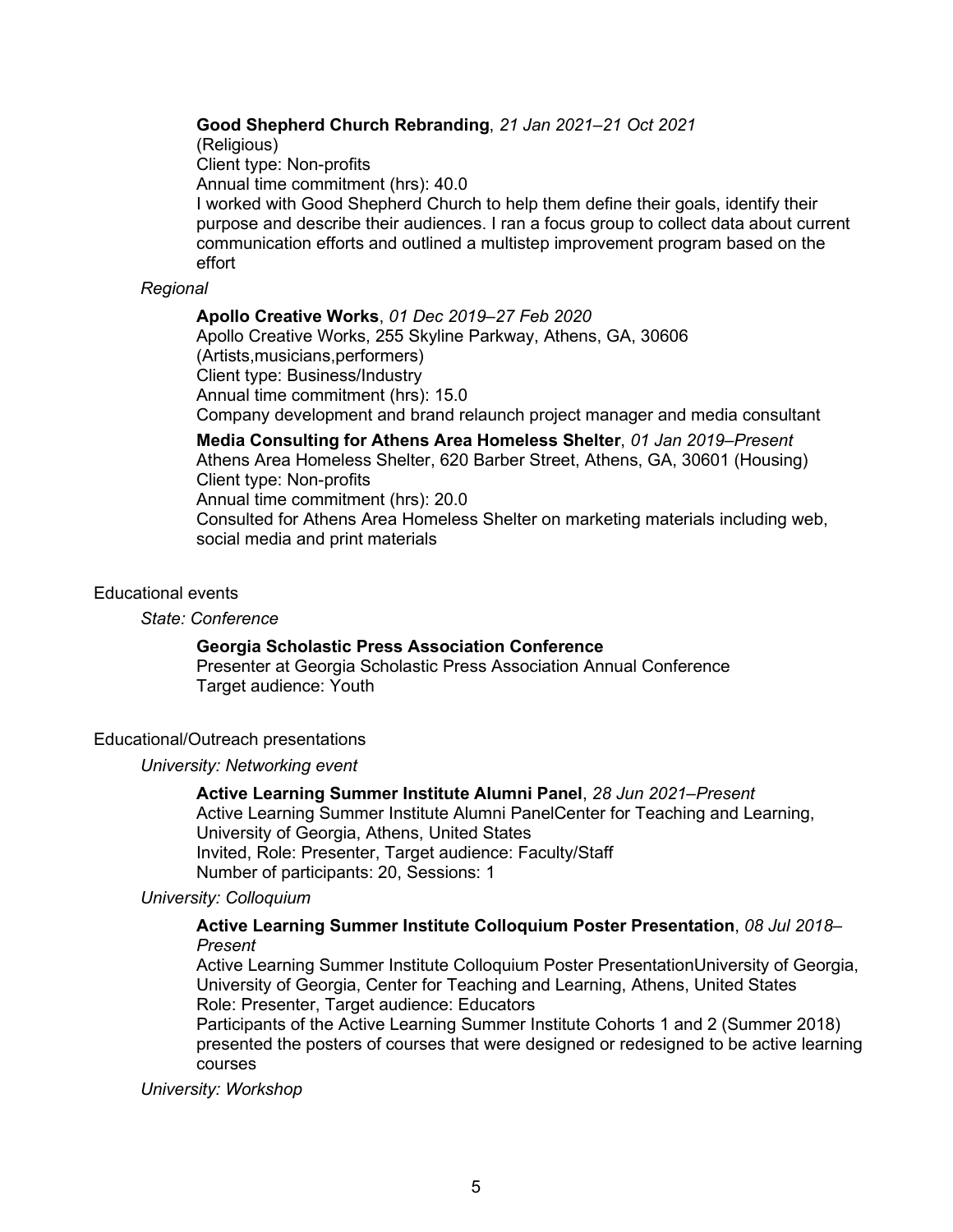### **Teaching with Canvas**, *Mar 2014–Present*

Faculty Forum: Teaching with CanvasCenter for Instructional Technology, James Madison University, Harrisonburg, United States Invited, Role: Presenter, Target audience: Faculty/Staff

Presented techniques for incorporating content management system into pedagogy

# *School/College: Continuing education*

**Applying active learning techniques in a changing environment**, *13 Oct 2021* Lunch and Learn, Clarke County

Invited, Keynote, Role: Presenter, Target audience: Faculty/Staff Number of participants: 25, Sessions: 1

# *School/College: Workshop*

**Online Teaching Zoominar**, *23 Mar 2020* University of Georgia, Grady College, Athens, United States Role: Co-presenters, Target audience: Faculty/Staff Number of participants: 30

### Event administration

### *National: Networking event*

# **Event administrator**, **AdPR Connection 2021**, *01 Feb 2021–25 Nov 2021*

Target audience: College students

Opportunities for students and professionals to connect, network, and learn. Again, we responded to perpetual Covid-19 adjustments and delivered a hybrid conference with virtual panels and face to face activities created with the utmost care for Covid safety protocols. This was exceptionally challenging this year due to student fatigue and lack of commitment and engagement

# *National: Conference*

#### **Event administrator**, **AdPR Connection 2020**, *10 Feb 2020–09 Mar 2021*

Opportunities for students and professionals to connect, network, and learn. This year we responded to perpetual Covid-19 adjustments and delivered a week-long virtual conference. This was three times as much work as my previous 4 years of work in this role due to constantly changing parameters

**Event administrator**, **ADPR Connection 2017**, *16 Mar 2017–04 Nov 2017* Target audience: College students

Annual Time Commitment (hrs): 160.0

ADPR Connection is a student-run conference open to interested students from across the University. Over 400 students attend and over 90 professionals engage in networking, panels and a career fair

# *National: Field trip*

**Event administrator**, **AdPR Chicago Trip**, *04 Sep 2016–19 Oct 2016* Supervised student tour to Chicago agencies

**Event administrator**, **PRSSA DC Agency Tour**, *15 Dec 2015–13 Feb 2016*

Annual Time Commitment (hrs): 130.0

Tour Coordinator: Organized and lead 16 students and three faculty members on an agency and shadowing tour experience in Washington DC

*Regional: Networking event*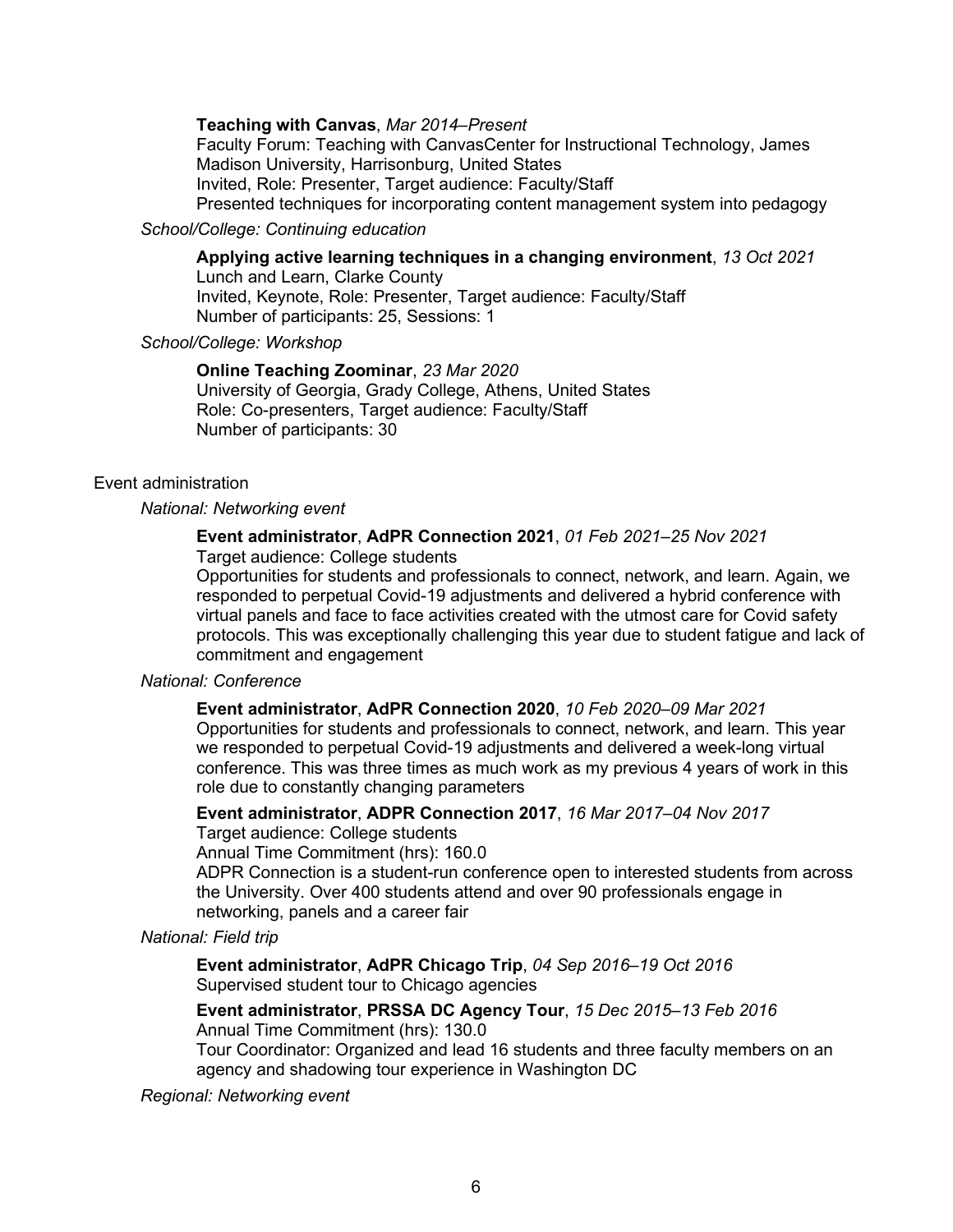# **Event administrator**, **ADPR Connection 2019**, *17 Mar 2019–31 Dec 2019*

Clarke County, Target audience: Other

Annual Time Commitment (hrs): 160.0

Administrative role: Event administrator; Description of "Other" Event type: [not entered]; Event description: ADPR Connection is a student-run conference open to interested students from across the University. Over 400 students attend and over 90 professionals engage in networking, panels and a career fair.; Primary event organizer: [not entered]; Scope: Regional; URL: http://grady.uga.edu/adprconnection/

# *Regional: Conference*

# **Event administrator**, **ADPR Connection 2018**, *19 Mar 2018–10 Dec 2018*

Annual Time Commitment (hrs): 160.0

ADPR Connection is a student-run conference open to interested students from across the University. Over 400 students attend and over 90 professionals engage in networking, panels and a career fair

### *Regional: Film Festival*

**Co-administrator**, **Reel Change Film Festival**, *01 Aug 2013–31 Aug 2015*

Target audience: General public

Annual Time Commitment (hrs): 25.0

The Reel Change Documentary Film Festival seeks to expose relevant issues of the day to the James Madison University and the greater Harrisonburg communities. By bringing non-fiction films and filmmakers to the region, the festival hopes to initiate public dialogs in order to engage and educate audiences while celebrating the documentary medium as a tool for awareness, advocacy and change

#### *School/College: Workshop*

# **Event administrator**, **Digital Drive Thru**, *14 Apr 2021*

Clarke County, Target audience: College students Annual Time Commitment (hrs): 12.0 Virtual presentation of Digital Drive Thru skills workshops including smartphone photography, mobile video, and podcasting is available for students and faculty to utilize as needed

# Event participation

#### *International: Conference*

# **Cannes Lions Live**, *22 Jun 2020–26 Jun 2020*

A digital education, inspiration and networking experience that ran throughout June under the theme 'Creativity Matters'. Activity built to a peak during the original dates of the Festival of Creativity, 22-26 June

*Local: 4-H event*

# **Senior 4-H Summer Camp Class**, *02 Jun 2016*

Peyton Anderson Forum

Facilitated an hour and a half long course for 4-H camp participants to introduce them to Grady College and messaging strategies

*University: Networking event*

**Non-Tenure Track Faculty Learning Community Virtual Networking Event**,

*12 Nov 2021–Present*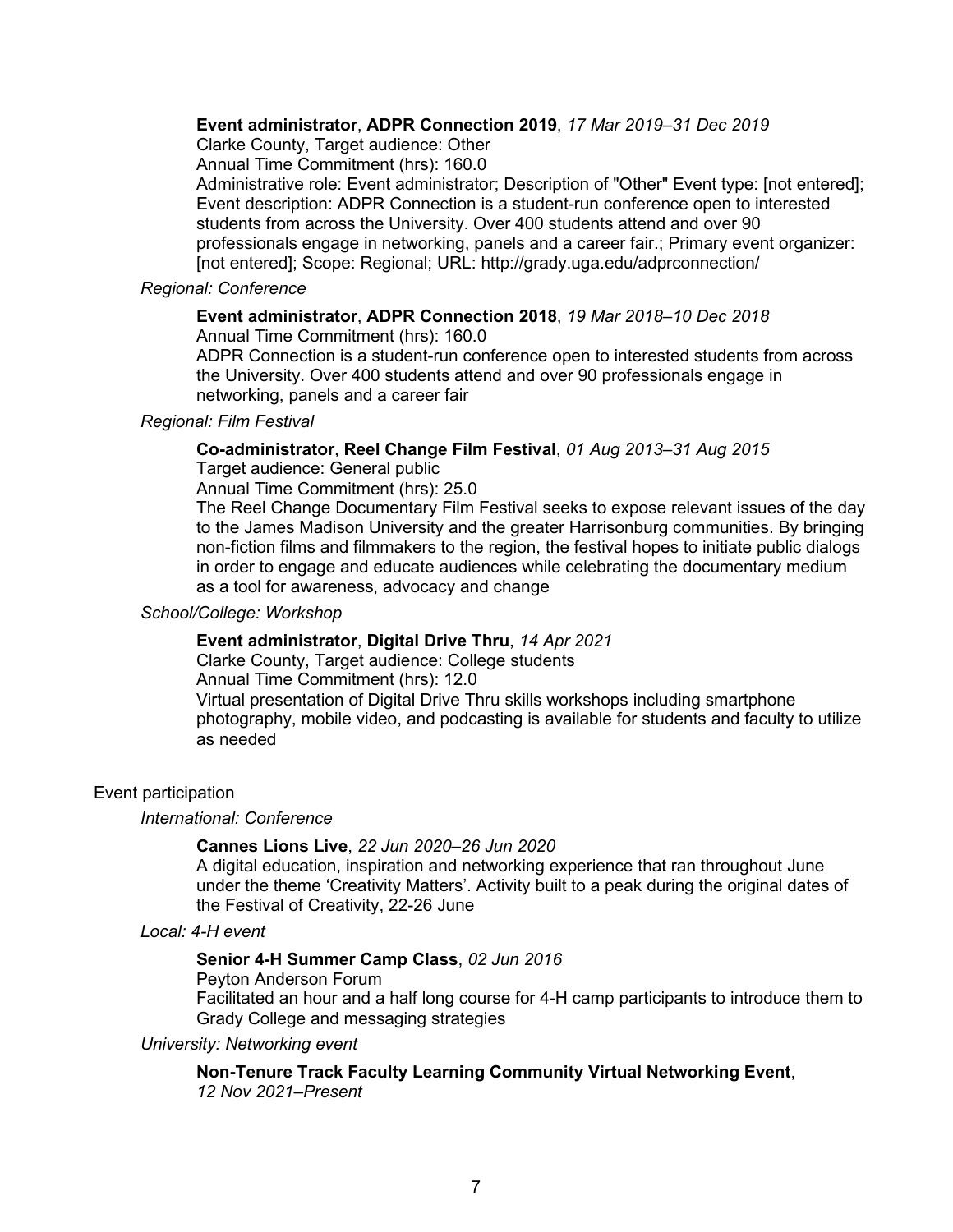Non-Tenure Track faculty from across the University came together to discuss topics of relevance and interest to those of us in NTT positions

### *School/College: Town Hall*

**Town Hall Updates - Q & A Session with Dean Charles Davis**, *05 Aug 2020–Present* Open meeting to discuss Covid-19 response and University planning

**Town Hall updates Q & A with Dean Charles Davis**, *24 Jun 2020–Present* Open meeting to discuss Covid-19 response and University planning

**Town Hall updates Q & A with Charles**, *27 May 2020–Present* Meeting with the Dean to discuss updates regarding Covid-19 reports and University planning

*School/College: Town Hall for Faculty and Staff of Grady College*

**Grady College's 2025 Strategic Planning Town Hall**, *10 Jan 2020–Present* Grady College Peyton Anderson Forum, University of Georgia, Grady College, Athens, United States

Faculty and Staff met to help identify which goals should be priorities for the next five years

#### Memberships: Association/Society/Club

### *International*

**Broadcast Educators Association** (Member), *01 Jan 2013–31 Dec 2015*

#### *State*

**Virginia Association of Communication Arts and Sciences, George Mason University, Fairfax, United States** (Member), *Aug 2013–Aug 2015*

#### Memberships: Board

#### *Regional*

**Athens Area Homeless Shelter** (Board member), *24 Jan 2016–31 Dec 2018* Athens Area Homeless Shelter, 620 Baxter Street, Athens, GA, 30601, Annual time commitment (hrs): 60.0

#### Memberships: Committee

### *University*

### **Non-Tenure Track Faculty Learning Community** (Member), *10 Aug 2019–Present* Annual time commitment (hrs): 20.0

This Faculty Community is made up of non-tenure track faculty members (of all types) from across the University of Georgia who are dedicated to enhancing the experiences of and advocating for all non-tenure track faculty members at UGA. The focus of 2019- 2020's FLC is supporting new non-tenure track faculty, implementing a mentoring program, reviewing relevant UGA and USG policies, disseminating data and information on best practices for NTT faculty support and disseminating relevant information more strategically to department heads and other campus leaders

#### *School/College*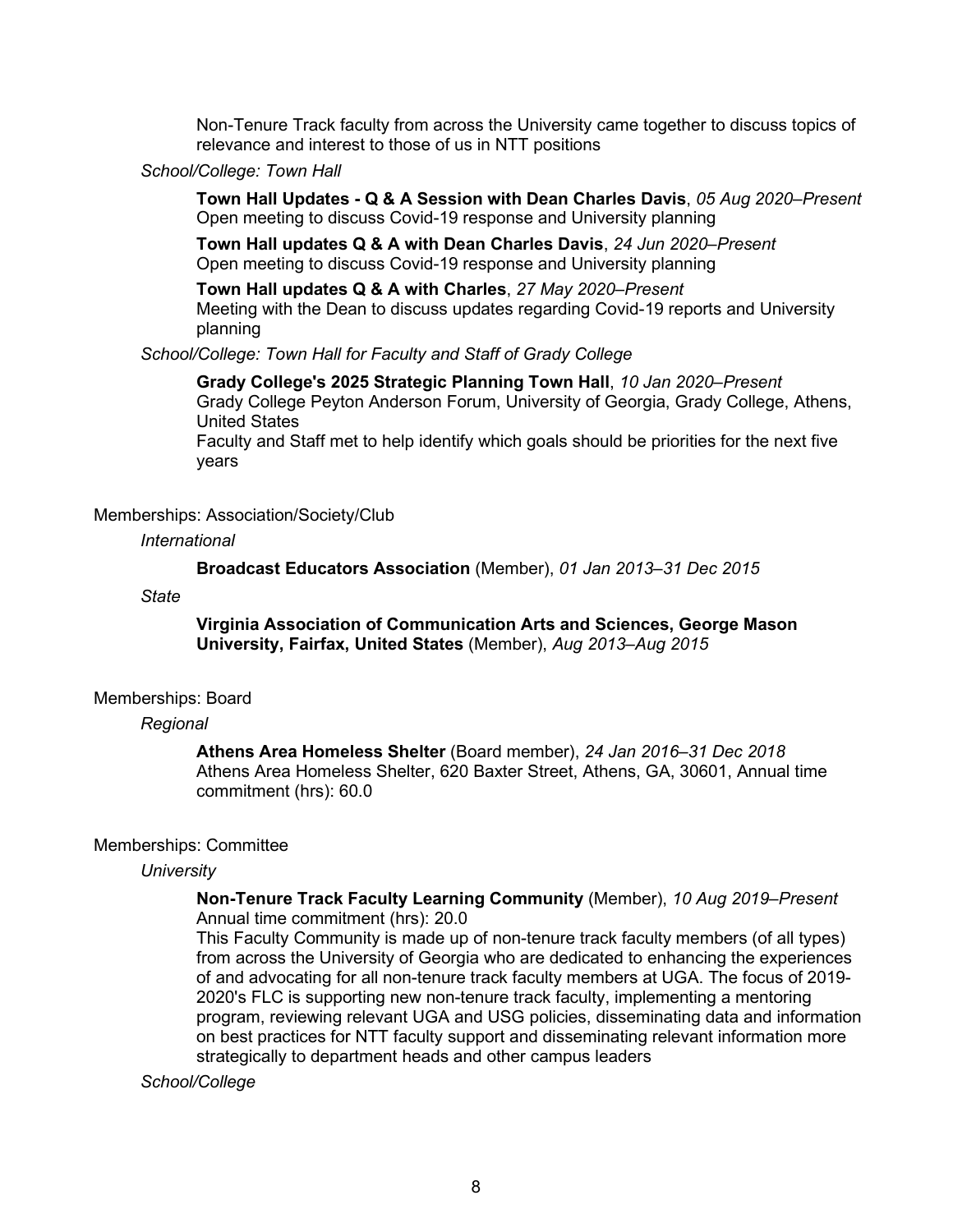**Grady College Undergraduate Curriculum Committee** (Member), *16 Aug 2021– Present* Grady College of Journalism and Mass Communication

Professional development

# **Strategies for Mentoring International Students: Become a Cultural Mentor**,

*14 Jul 2020*

Workshop

Center for Teaching and Learning, University of Georgia, Athens, United States Mentoring an international student can be an incredibly rewarding opportunity. However, inherent challenges exist when communicating and building relationships across cultural differences – whether that be due to differences in language or due to differing cultural value sets. While these hurdles may seem daunting or dissuading, they are actually very easy to navigate and overcome. Join Justin Jeffery, Director of International Student Life at the University of Georgia, as he outlines various tips and best practices to assist cross-cultural mentorships. Justin will pull on his experience living abroad, his 10 years of working with international student populations, and his academic course on intercultural communication that he teaches each semester, to provide participants a solid foundation to support mentors engaging with international student mentees

# **The Road to Hell Is Paved With Good Intentions: How to Untangle Your Intent From Your Impact and Mitigate Harm**, *11 Jun 2020*

# Live Webinar

The Road to Hell Is Paved With Good Intentions: How to Untangle Your Intent From Your Impact and Mitigate Harm, HOW Design Live, HOW Design

The founders of Project Inkblot introduced a core tenet of their Design for Diversity™ framework to show how to disentangle intent from impact. The talk focused on application of these tools to personal work, teams, businesses, COVID responses, and from the products/services that they are currently working on

# **Trials and Tribulations of Student Teams**, *03 Mar 2020* Seminar

Center for Teaching and Learning, University of Georgia, Athens, United States, University of Georgia, Athens, United States Contact hours: 1.5

A seminar for equipping faculty members to support and navigate challenges with student teamwork in the classroom

# **Cannes Lions Recap**, *19 Nov 2019*

A presentation and discussion of industry trends and application to Coca-Cola Cannes Lions Recap By the Coca-Cola Company, Coca-Cola, University of Georgia Advertising and Public Relations, University of Georgia Advertising and Public Relations, 120 Hooper Street, Athens, GA, 30601

Heather Bell and her colleague Alessandra Cascino presented a review of and insights from Cannes Lions 2019, heavily illustrated with cases

# **Active Learning Summer Institute**, *18 Jun 2019–08 Aug 2019*

# Fellowship

University of Georgia, University of Georgia, Center for Teaching and Learning, Athens, United States

Designed ADPR3515 to implement evidence-based instructional strategies that engage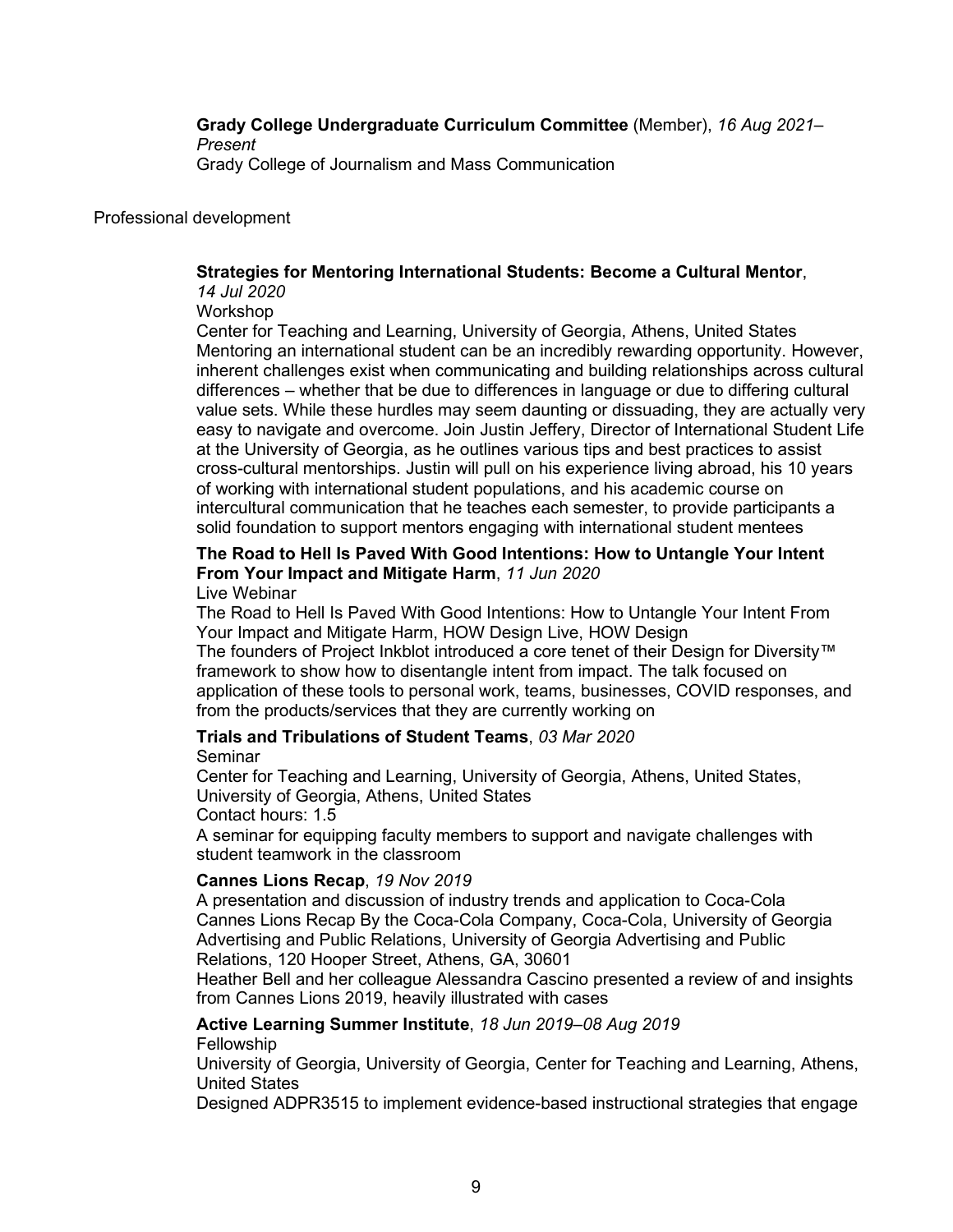students in the learning process through active learning. The institute included daily sessions of structured work time on course design, group feedback sessions on course materials, and discussion of active learning pedagogy and other evidence-based teaching practices

# **Cannes Lions THE WORK Database Training**, *04 Dec 2018*

**Tutorial** 

University of Georgia, ADPR, Athens, United States One hour training on how to utilize THE WORK database

# **Cannes Lion Award Database Tutorial**, *04 Dec 2018*

Tutorial

Cannes Lion Award Database Tutorial, University of Georgia Advertising and Public Relations, Advertising and Public Relations, 120 Hooper Street, Athens, GA, 30602, Room 203, University of Georgia, Athens, United States Contact hours: 1.0

Skype-led tutorial on utilizing the newly designed Cannes Lions Award entry database

### **Active Learning institute Large Class Lunch**, *16 Nov 2018* Workshop

University of Georgia, Athens, University of Georgia, Center for Teaching and Learning, Athens, United States

Workshop over lunch to discuss the highs and lows of this semester, thoughts on student feedback, and do some group brainstorming and discussion thinking about both fall and spring 2018/19

# **Mid Semester Formative Evaluation**, *24 Sep 2018*

opportunity for instructors to gather structured feedback from their students regarding the functioning of the class and the quality of student learning. This evaluation asks students to respond to three basic questions: What aspects of class are going well? What aspects of class need improvement? What changes in the course would benefit student learning?

University of Georgia, University of Georgia, Center for Teaching and Learning, Athens, United States

On September 24th, 2018, you participated in a Formative Mid-Semester Instructional Evaluation within your ADPR 3515 course. This formative evaluation, sometimes called a Small Group Instructional Diagnosis (SGID), provides an opportunity for instructors to gather structured feedback from their students regarding the functioning of the class and the quality of student learning. This evaluation asks students to respond to three basic questions: What aspects of class are going well? What aspects of class need improvement? What changes in the course would benefit student learning? The Formative Mid-Semester Instructional Evaluation is designed to collect data regarding student perceptions of your performance and student learning in order to modify the course, as necessary, to enhance the learning experience for students. To maximize the beneficial effects of the evaluation, you should (a) reflect on the information contained in the evaluation results, (b) construct a specific set of course changes that address the recommendations in the evaluation, (c) discuss the proposed changes with the class, and (d) make the agreed upon changes. Discussing the results of the evaluation and the proposed changes with the class is important as it validates for the students the importance that you place on learning and provides an opportunity for you to discuss the conduct of the course. On Thursday, September 27th, 2018 you met with a member of the UGA Center for Teaching and Learning (CTL) staff to discuss the results of the evaluation and possible further steps. We commend you on your willingness to examine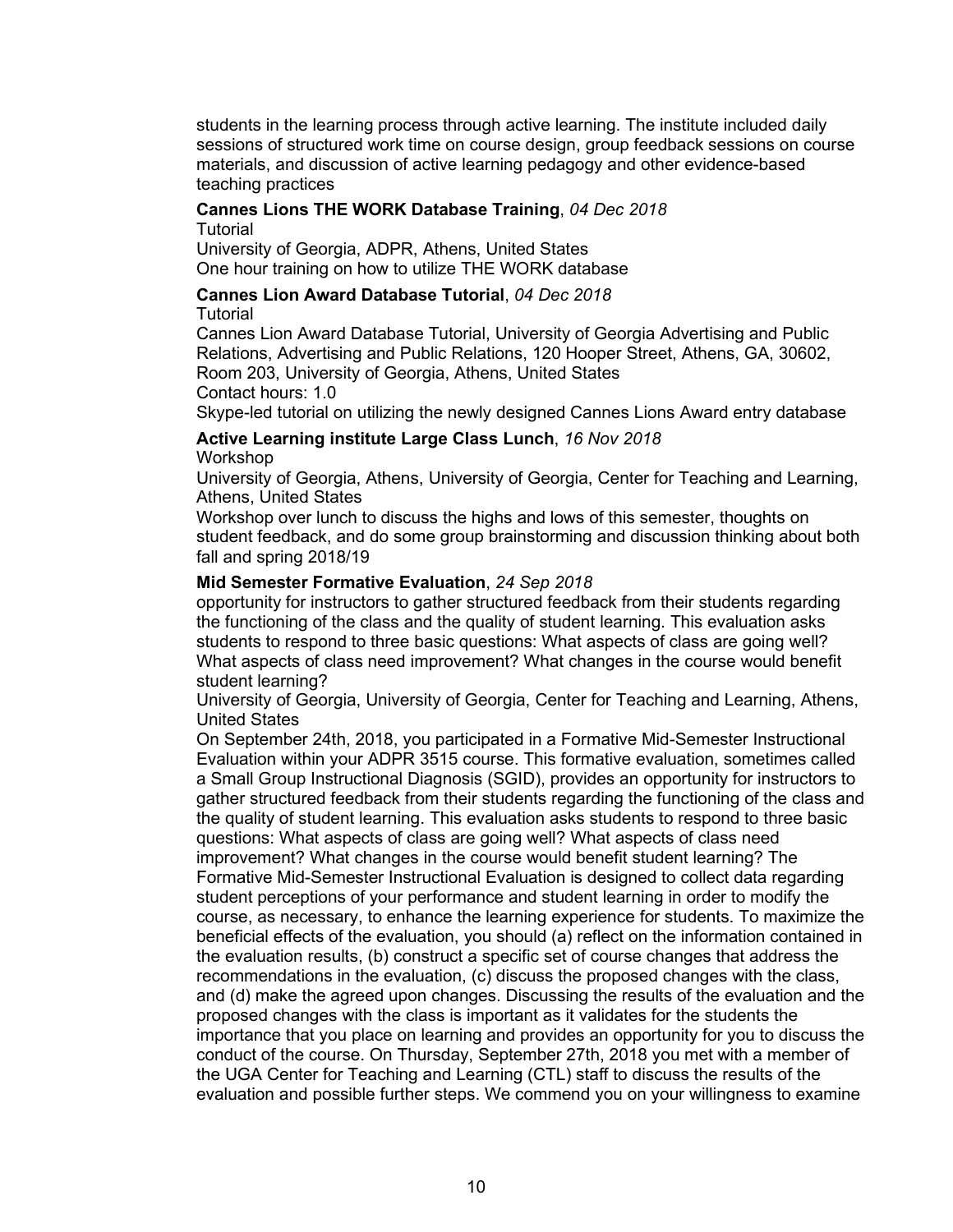your teaching and the value you place on student learning. Teaching and learning are essential goals of the mission of the University and your efforts toward pedagogical development are appreciated

# **Teaching Academy Fellows Program**, *01 Aug 2017–31 May 2018* Fellowship

Teaching Academy Fellows Program, University of Georgia, Teaching Academy, 120 Hooper Street, Athens, GA, 30602, United States

About the Fellows Program In the spring and summer of 2011, the Teaching Academy created a new program—The Teaching Academy Fellows Program—to promote excellence in classroom instruction by mentoring early-career faculty. Each academic year, 15-20 early-career (1-3 years) faculty (both tenure track and non-tenure track) are selected as Teaching Academy Fellows (TAF) for the academic year. Teams of four or five fellows work closely with two award-winning senior Teaching Academy faculty mentors throughout the year. The program gives fellows an opportunity to reflect on their teaching and build their instructional toolkits at an early point in their careers; it also helps them build bridges across campus, mentor their peers, be mentored by senior faculty, and network with award-winning educators at UGA. The TAF Program (TAFP) is a low-cost, effective program that helps early-career faculty become better teachers. Each year the fellows are asked to complete a survey assessing their involvement with the program. The feedback is overwhelmingly positive, praising in particular the difference that the program has made both to their teaching and to their quality of life in the academic community. The program is coordinated by UGA's Teaching Academy with support from the Office of the Provost and PricewaterhouseCoopers LLP. The mission of the Teaching Academy is to promote and celebrate excellence in teaching and to foster learning through inquiry. The Fellows Program specifically addresses the Academy's goal of fostering a community of scholars who are committed to teaching by working with a select group of early career faculty to discuss teaching

# **Lunch and Learn: 22 Squared**, *19 Oct 2016*

Seminar

University of Georgia, Athens, Advertising and Public Relations, Athens, Georgia, United States

# **Lunch and Learn: Wieden & Kennedy**, *27 Sep 2016*

#### Seminar

Lunch and Learn: Wieden & Kennedy, University of Georgia, Athens, Advertising and Public Relations, 120 Hooper Street, Athens, Georgia, United States

### **Moxie Professor Day**, *09 Aug 2016*

#### Workshop

Moxie Professor Day, Tom Reichert, University of Georgia, Athens, Advertising and Public Relations, 120 Hooper Street, Athens, GA, United States 1 Day workshop hosted by Moxie

# **HOW Design Conference**, *19 May 2016–20 May 2016*

#### **Conference**

HOW Design Live, University of Georgia, Athens, Advertising and Public Relations, 120 Hooper Street, Athens, GA, United States

Attended one of the most well respected international graphic design conferences

#### **Online Learning Fellowship**, *19 Jan 2016–19 Mar 2016* **Fellowship**

Office of Online Learning, University of Georgia, Athens, GA, 30602, United States